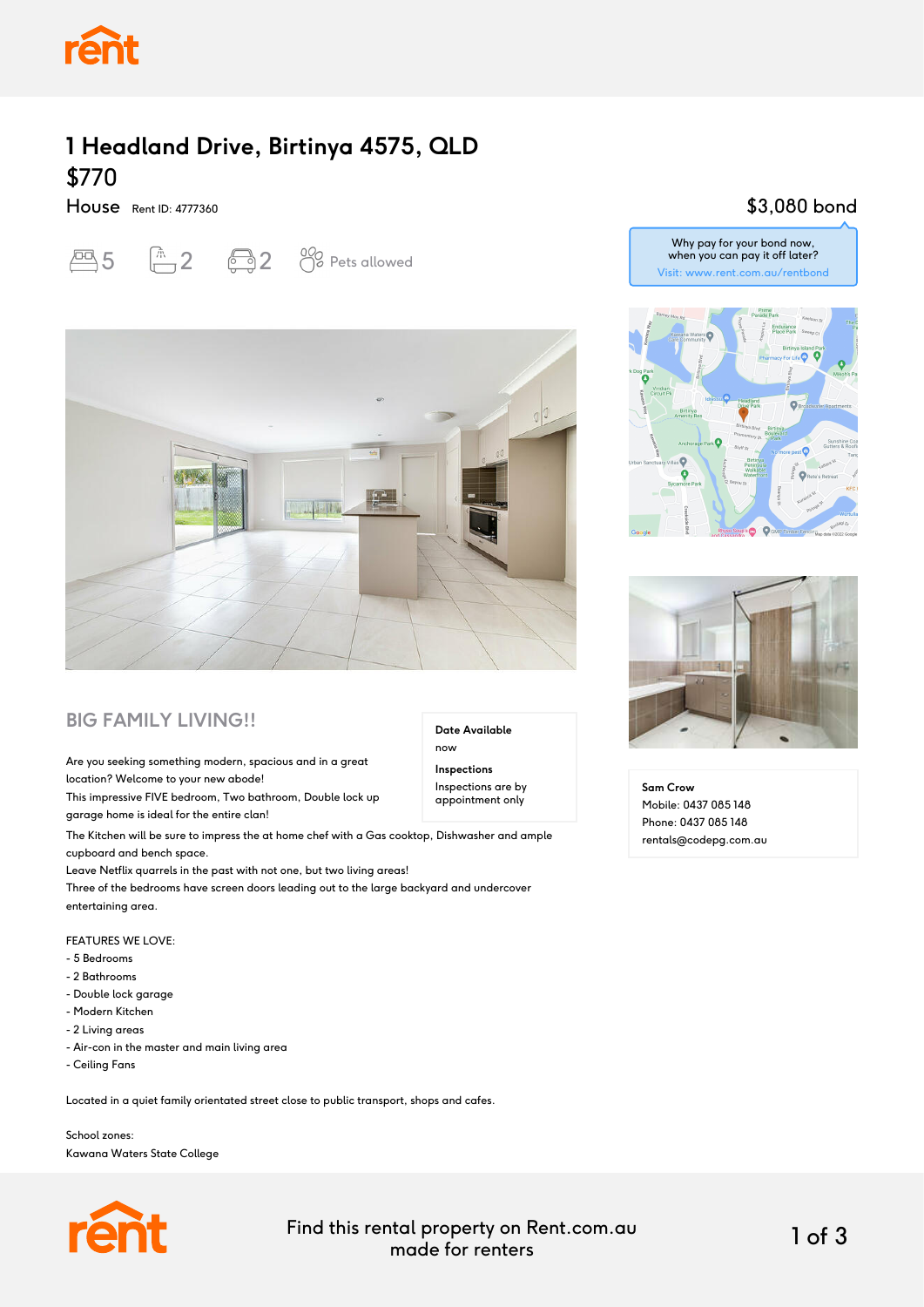

## **1 Headland Drive, Birtinya 4575, QLD** \$770

House Rent ID: 4777360

# $\overline{P}$ 5  $\overline{P}$  2  $\overline{P}$  2  $\overline{O}$  Pets allowed







\$3,080 bond



Property details continued from page 1:

... HOW TO INSPECT THIS HOME

1. Click Book Inspection

2. Follow the prompts

Due to covid safe practices, could you kindly register every member of your household that will be attending.

If there are no inspections available or the available inspection time slots are not suitable, please enquire below as more inspection times may be available in the coming week.

Code Property Group accept applications prior to you inspecting the property.

HOW TO APPLY FOR THIS HOME:

- 1. Please head to the CODE Property Group website
- 2. Find the property of interest to you
- 3. Click the "APPLY NOW" button
- 4. Please fill in where indicated and follow the prompts

Please note anyone over the age of 18 that will be residing in the property, will be required to complete an application.

#### TO APPLY VIA VIRTUAL OPEN HOME:

1. Click and view the Video Tour above

If you cannot locate a video walk through, do not stress there is one on its way!

PLEASE NOTE, if you are applying for the property sight unseen, please read the terms and conditions in your tenancy application.

\*\*Outdoor pets may be considered upon application - pending owner approval\*\*

Available date: 04/03/2022 Preferred lease term: 6 Months

\*\*Tenants pay 100% of power\*\*

\*\*Tenants to maintain gardens and grounds\*\*

\*\*Tenants pay for gas supply and gas bottle hire\*\*

\*\*Property is water compliant tenants will be charged for all water consumption\*\*

\*\*Tenants are liable to check/confirm active & acceptable internet connection at the property PRIOR to applying\*\*

\*\*Private inspections available upon request\*\*

\*\*Booking an open home is essential, please view our website at www.codepg.com.au - Click on Rentals - Click on the property you would like to view and 'Book Inspections'. Please ensure you register your details\*\*



Find this rental property on Rent.com.au made for renters 2 of 3